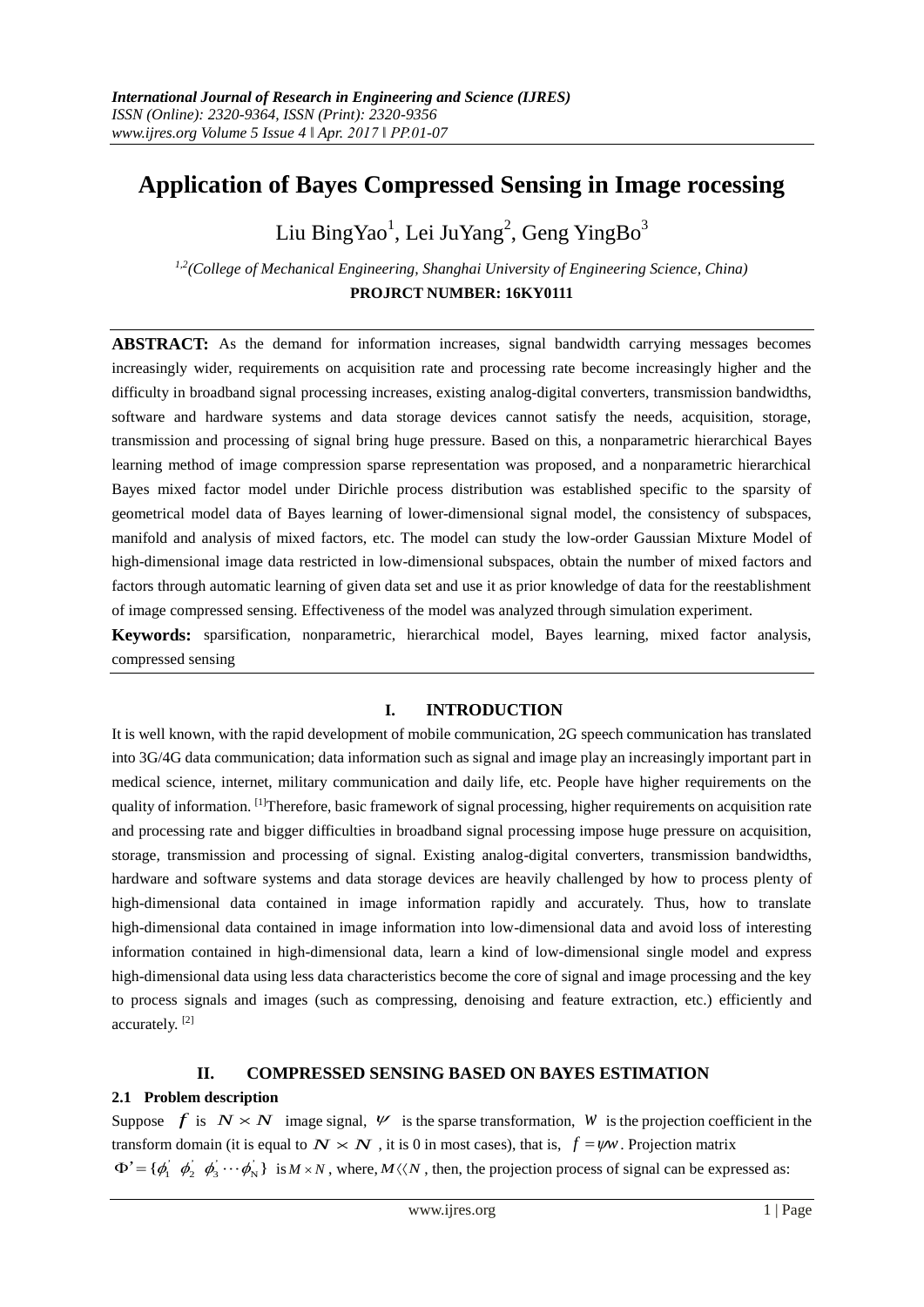$y = \Phi' f + n(1)$  or  $y = \Phi w + n(2)$ 

Where,  $\Phi = \Phi \Psi$ ; *n* is the sum of internal and external noise and is subject to Gaussian distribution. Whereas  $M\langle N\rangle$ , summation is unavailable using underdetermined system of equations (2). Suppose sparsification of  $W$ ,  $\Phi = \Phi \Psi$  and meets the restricted isometry property (*RIP*), the second-best solution can be figured out using

the solution of  $L_1$ , that is:  $w = \arg \min \{ ||y - \Phi w||_2^2 + \tau ||w||_1 \}$ 2  $\hat{w} = \arg \min \{ ||y - \Phi w||_2^2 + \tau ||w||_1 \}$ , (3)

#### **2.2Bayes model**

For the perspective of Bayes model, all unknown parameters are construed as satisfying the random distribution of certain prior information. Whereas projection signal *y* will be affected by internal and external noise, suppose it is subject to Gaussian distribution, whose variance is  $\sigma^2 = 1/\beta$  and mean value is  $\Phi w$ , that is,

 $p(y|w, \beta) = N(y|\Phi w, \beta^{-1})$ , (4). According to statistics, the conjugate distribution of inverse variance of Gaussian distribution is Gamma distribution. For the convenience of subsequent calculation, suppose parameter  $\sigma^2 = 1/\beta$  is subject to Gamma distribution, that is,  $p(\beta | \alpha^{\beta}, b^{\beta}) = \Gamma(\beta | \alpha^{\beta}, b^{\beta})$ , (5). According to the thought of maximum posterior probability, introduce Lapras prior distribution in order to maximize the sparsification of vector *w*, that is,  $p(w|\lambda) = \frac{\lambda}{2} \exp(-\frac{\lambda}{2} ||w||)$ 2 exp( 2  $p(w|\lambda) = \frac{\lambda}{2} \exp(-\frac{\lambda}{2} ||w||_1)$ , (6) model analysis, so hierarchical prior thought is introduced. Whereas the conjugate distribution of the mean value of Gaussian distribution is still Gaussian distribution,  $p(w|\gamma) = \prod_{i=1}^{N} N(w_i|0, \gamma_i^{-1})$  $p(w|\gamma) = \prod_{i=1}^{n} N(w_i|0, \gamma_i)$  $(w|\gamma) = \prod N(w_i|0, \gamma_i^{-1})$ , (7). Where,  $\gamma = (\gamma_1, \gamma_2, \cdots \gamma_N)$ . In order to maximize the sparsification of vector  $W$ , suppose each  $W_i$  is subject to Gaussian distribution of different parameters. Gamma distribution of the inverse varianceis stilled used in the second level prior distribution, that is,

$$
p(\gamma_i|\lambda) = \Gamma(\gamma_i|1, \frac{\lambda}{2}) = \frac{\lambda}{2} \exp(-\frac{\lambda \gamma_i}{2}), \ \gamma_i \ge 0, \lambda \ge 0.
$$
 Multiply (7) and (8) and integrate  $\gamma$ , then,

$$
p(w|\lambda) = \int p(w|\gamma)p(\gamma|\lambda)d\gamma = \prod_{i} \int p(w_i|\gamma_i)p(\gamma_i|\lambda)d\gamma_i = \frac{\lambda^{\frac{N}{2}}}{2^N} \exp(-\sqrt{\lambda}\sum_{i} |w_i|) \tag{9}^{[3]-[4]} \text{Finally, suppose prior}
$$

distribution of hyper-parameter  $\lambda$ . The distribution proposed should enable enough flexibility and a large variation range of  $\lambda$ . Thus, suppose  $\lambda$  is subject to Gamma distribution, whose mean value and variance are 1 and  $\frac{2}{v}$  respectively,  $p(\lambda|v) = \Gamma(\lambda|y_2', y_2')$ . (10) Through combining the prior function of all hierarchies of the

aforesaid equations (4), (5), (6), (7), (8) and (10),  $p(w, \gamma, \lambda, \beta, y) = p(y|w, \beta)p(\beta)p(w|\gamma)p(\gamma|\lambda)p(\lambda)$ . (11)

#### **2.3Nonparametric estimation**

Nonparametric Bayes model is a probability model dispense with parameter hypothesis. HDP model Hierarchical Dirichlet Process is a multilayer form based on Dirichlet Process Mixture Model, Dirichlet Process is about distribution of distribution, and that is, sampling of the process is a random process. Whereas countless disperse probabilities can be obtained from the sampled distribution, it cannot be described using limited parameters. Hierarchical Dirichlet Process model is shown in Fig. 1. Stick-breaking process function of HDP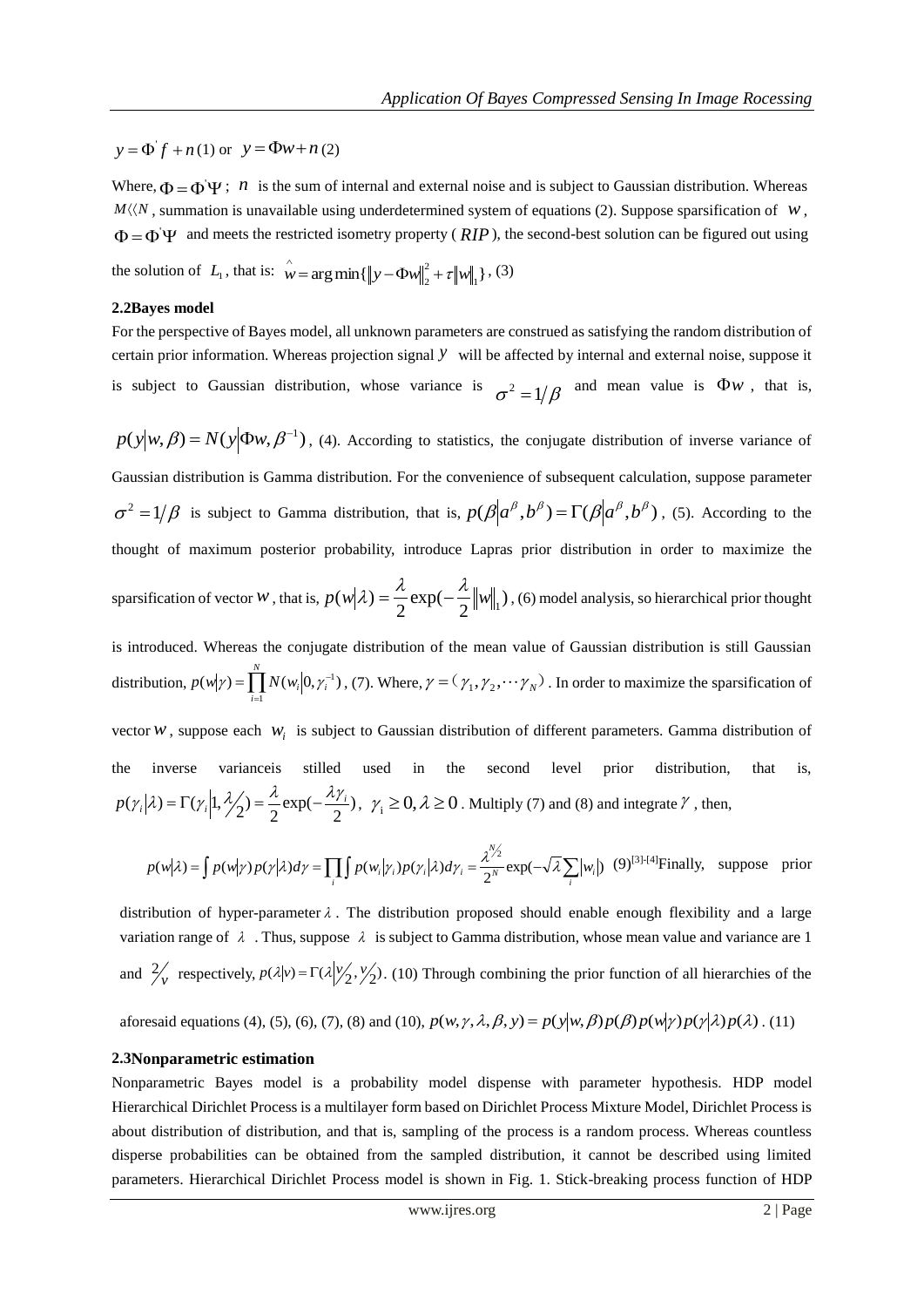model is described as below:

$$
\beta = GEM(\gamma) \qquad (12)
$$
\n
$$
\pi_k | \beta = DP(\alpha, \beta) \qquad (13)
$$
\n
$$
\phi_e = H \qquad (14)
$$
\n
$$
s_k | s_{k-1} = Multinomial(\pi_{s_{k-1}}) \qquad (15)
$$

(15)

In (12),  $\gamma$  is *Concentration* parameter of basic distribution *H*, they constitute a Dirichlet Process

 $G_0$  -  $DP(\gamma, H)$ . In (13),  $\alpha$  is *Concentration* parameter of Dirichlet Process  $G_j$ - $DP(\alpha, G_0)$  based on basic distribution  $G_0$ ,  $\pi_k$  is an independent distribution in relation to *Dirichlet* Process of  $DP(\alpha, \beta)$ .  $s_k$  is indicative factor, parameters are subject to distribution  $G_j$  and the value is  $\phi_k$  by the probability  $\pi_{jk}$ ,  $F$  is the distribution function of observed data.

# **III. Realization of Bayes compressed sensing**

#### **3.1 Image sparse representation model**

According to calculation and harmonic analysis theory, image  $u \in R^{N \times 1}$  can be expressed as the linear combination of a set of atoms  $\{\phi_i\}_{i \in I}$ , atoms are taken as column vectors and constitute the dictionary  $\Phi \in R^{N \times 1}$ , and image  $u$  can be expressed as  $u = \Phi \alpha$  (16). Where,  $I = \{1, \ldots, I\}$  ( $I \in N$ ), atomic parameter index set is a finite set,  $I \ge N$ . According to sparse representation theory of image, image  $U$  has sparse representation in a proper dictionary  $\Phi$ , that is, coefficient  $\alpha = (\alpha_i)_{i \in I}$  should have only a few nonzero elements, and the number of nonzero elements should be far less than dimensions of image, namely  $\|\alpha\|_0 \langle\langle N \rangle$ . Over-complete sparse representation of image is a new image model which can effectively describe internal structure and features of signal and has been widely applied to denoising, defuzzification and repair, etc. of image.<sup>[5]</sup>

 Selection and design of over-complete dictionary is a key problem of sparse representation theory. Presently, there are three major image sparse representation dictionaries: orthogonal system, frame system and over-complete dictionary. Traditionally, image is represented using non-redundant orthogonal dictionaries (orthogonal system) such as Fourier transform, DTC transform and Wavelet Transform. Modern calculation and harmonic analysis show that redundant frame system is conducive to the formation of sparser representation; meanwhile, redundant system can make noise and error more stable. In case two constants  $A > 0$  and  $B < 0$  exist in atomic sequence  $\{\phi_i\}_{i \in I}$  and any  $x \in H$  (Hilbert space) satisfies  $A||x||^2 \le \sum_i |\langle x, \phi_i \rangle|^2 \le B||x||^2$  $\leq \sum_{i\in I}\left|\left\langle x,\phi_i\right\rangle\right|^2\leq$  $\left|\phi_i\right| \leq B \|x\|$  (17), then,  $\{\phi_i\}_{i\in I}$  constitutes the frame of *H*, *A*,*B* are the frame bounds. If  $A = B$ ,  $\{\phi_i\}_{i\in I}$  is a tight frame. There are

many tight frames. For example, the cascade of M orthogonal basis can constitute a tight frame, and  $A = B = M$ ,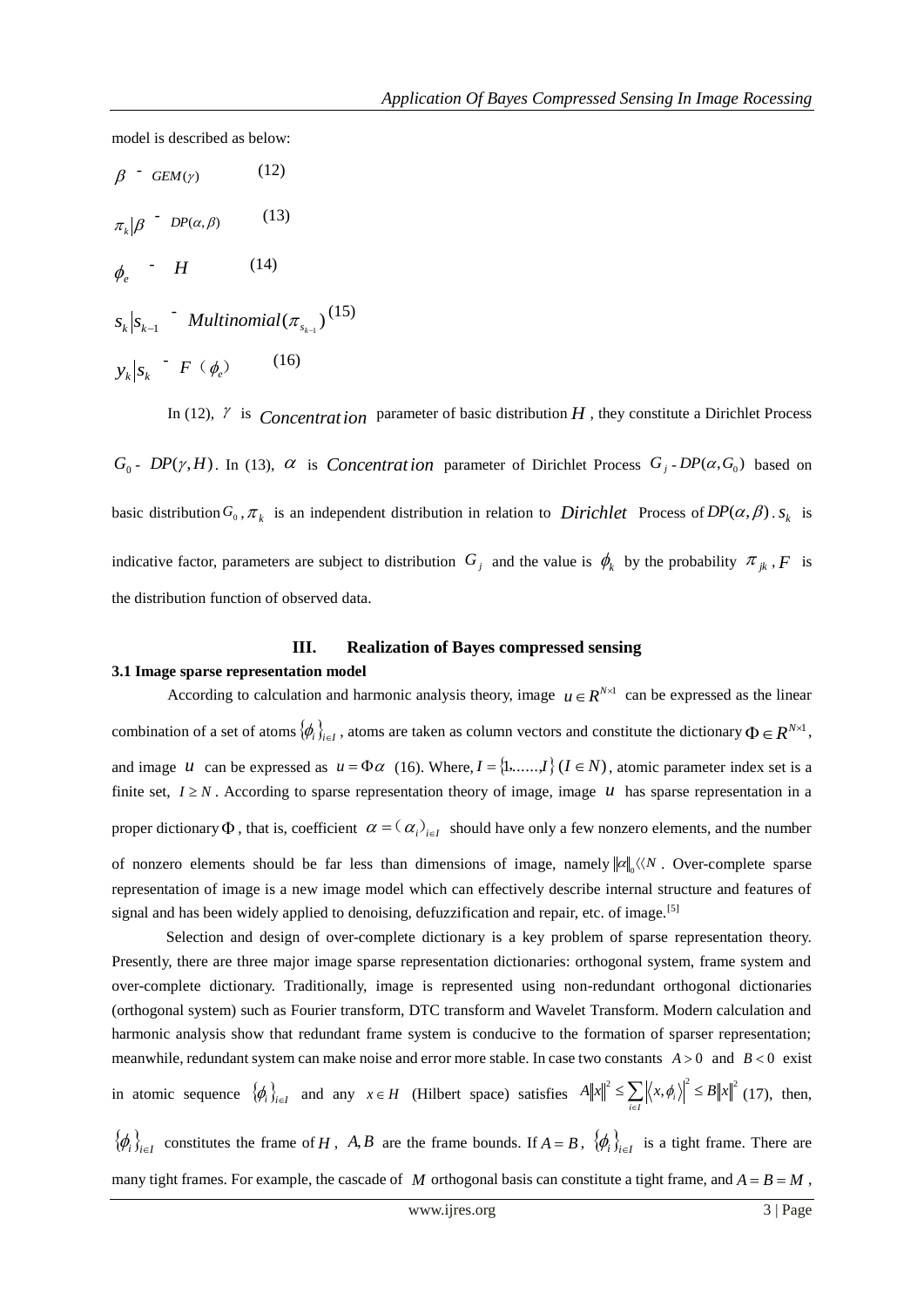and even wavelets of two sets of orthogonal wavelet basis cascade can constitute the frame of  $H = L^2(R^2)$ . Besides, *Curevlet* can also constitute the tight frame of  $L^2(R^2)$ , as well as Wave-Atom, Gabor frame, non-subsample Wavelet Transform, etc. Sparse representation theory indicates that sparser representation of image can be realized through further enhancing redundancy of system and forming over-complete dictionary. Generally, we can obtain the dictionary through combining existing orthogonal base or frames, or designing parameterized generation function, transforming parameters, or learning or training algorithm.

#### **3.2 Realization of algorithm**

Orthogonal matching pursuit algorithm (OMP) is a typical representative. Based on improvement of OMP, regularization OMP, various reconstructing algorithms such as segmentation OMP, compressed sampling matching pursuit algorithm and subspace pursuit algorithm have been obtained.

With OMP as an example, the process of greedy compressed sensing algorithms wasbriefly introduced in this paper.<sup>[6]</sup>

#### **Process of OMP algorithm is shown below:**

**Input:** original signal is  $X \in \mathbb{R}^N$ , sparseness is K; measurement matrix is  $\Phi \in \mathbb{R}^{M \times N}$ ; measurement vector is  $y \in R^M$ 

**Output:** reconstructing signal is  $\hat{X} \in R^N$ .

Initialize all parameters: primary iteration t=1, restoring signal is  $\hat{X} = 0$ , residual error is  $r_0 = y$ ,

index set is  $\Lambda_0 = \phi$ ;

Search index  $\lambda_i$ , find out footer  $\lambda$  corresponding to the maximum value in the inner product of

residual error *r* and measurement matrix  $\varphi_i$  and enable it to satisfy  $\lambda_i = \arg \max_{i=1,2,3,\dots,N} \left| \langle r_{i-1}, \varphi_i \rangle \right|$ ;

Renew index set:  $\Lambda_i = \Lambda_{i-2} \cup \{\lambda_i\}$ , find out the set of reconstructing atoms in the measurement matrix,  $\Phi_i = [\Phi_{i-1}, \varphi_{\lambda_i}];$ 

> According to the Least Squares:  $\hat{x}_i = \arg \min_2 |y - \Phi_i \hat{x}_i|$ .  $\hat{x}_i = \arg \min_2 \left\| y - \Phi_i \hat{x}_{i-1} \right\|;$

Renew residual error:  $r_i = r_{i-1} - \Phi_{\lambda_i} \Phi_{\lambda_i}^{\dagger} r_{i-1}$ , where,  $\Phi_{\lambda_i}^{\dagger}$  is the pseudo-inverse matrix of  $\Phi_{\lambda_i}$ ,

$$
\Phi_{\lambda_i}^+ = (\Phi_{\lambda_i}^T \Phi_{\lambda_i})^{-1} \Phi_{\lambda_i}^T ;
$$

Add an iteration and inspect iteration suspensive condition. If  $t > K$ , iteration stops; if  $t \leq K$ , repeat step 2;

Output reconstructing signal: signal  $\hat{X}$  generated by the position corresponding to  $X_{\lambda_i}$  is the signal to

be reconstructed.<sup>[7]</sup>

OMP searches the optimal atom in iteration and ensures every residual error renewed is orthogonal to the new atom using Gram-Schmidorthogonalization, which not only ensures the optimal choice of atom and improves the quality of reconstruction, but also ensures the rate of convergence and greatly reduces the processing time of calculation.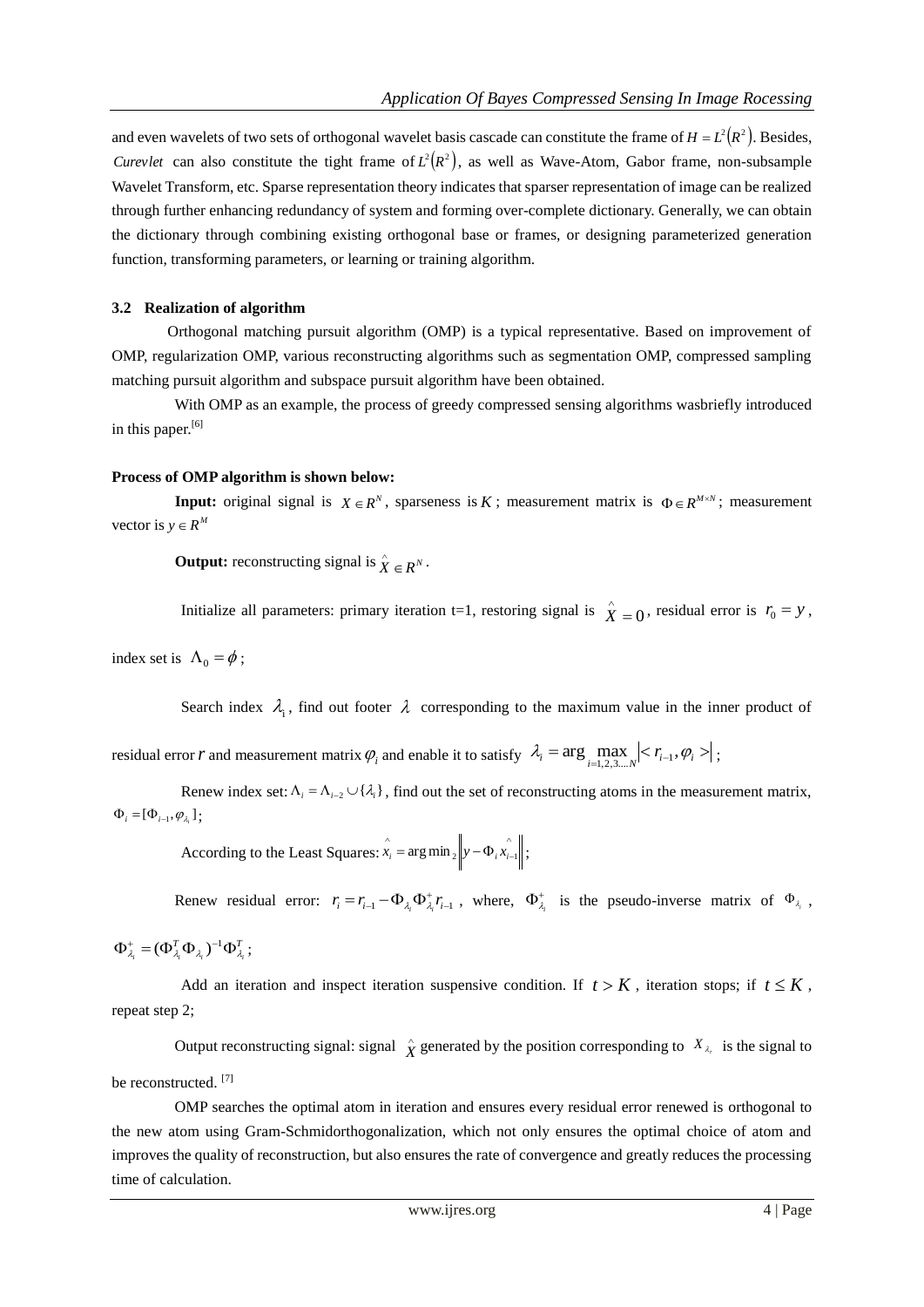## **OMP adopts the following maximum correlation matching criterion:**

 $\max_{\theta_j}$  |  $r_{i-1}, \theta_j$  > | Where,  $r_{i-1}$  is the residual component of signal,  $\theta_j$  is the *j* th atom in matrix  $\Theta$ . In the following simulation experiment, suppose the original signal is  $X \in \mathbb{R}^N$ ,  $N = 512$ , sparseness is  $K = 20$ , measurement matrix is  $\Phi \in \mathbb{R}^{M \times N}$ , the times of measurement is  $M = 256$ , and  $X$  is subject to random Gaussian mixed distribution, that is:  $x | s \sim N(0, R(s))$  Where,  $[R(s)]_{n,n} = \sigma_{s_n}^2$ , *s* is a group of ransom variables  $[s_0, s_1, s_2, \ldots, s_{N-1}]^T$  $s = [s_0, s_1, s_2, \dots, s_{N-1}]^T$ , and *s* is subject to Bernoulli distribution *Beroulli* ( $p_1$ ),  $p_1$  is the probability of  ${S_n}_{n=0}^{N-1}$  and is equal to 1,  $p_1 \ll 1$ , here,  $p_1 = K/N = 0.04$ .

### **IV. Analysis of simulation result**

Matlab2015a, core i7 processor was adopted and lean figure (256\*256) was used for simulation experiment in this paper.



www.ijres.org 5 | Page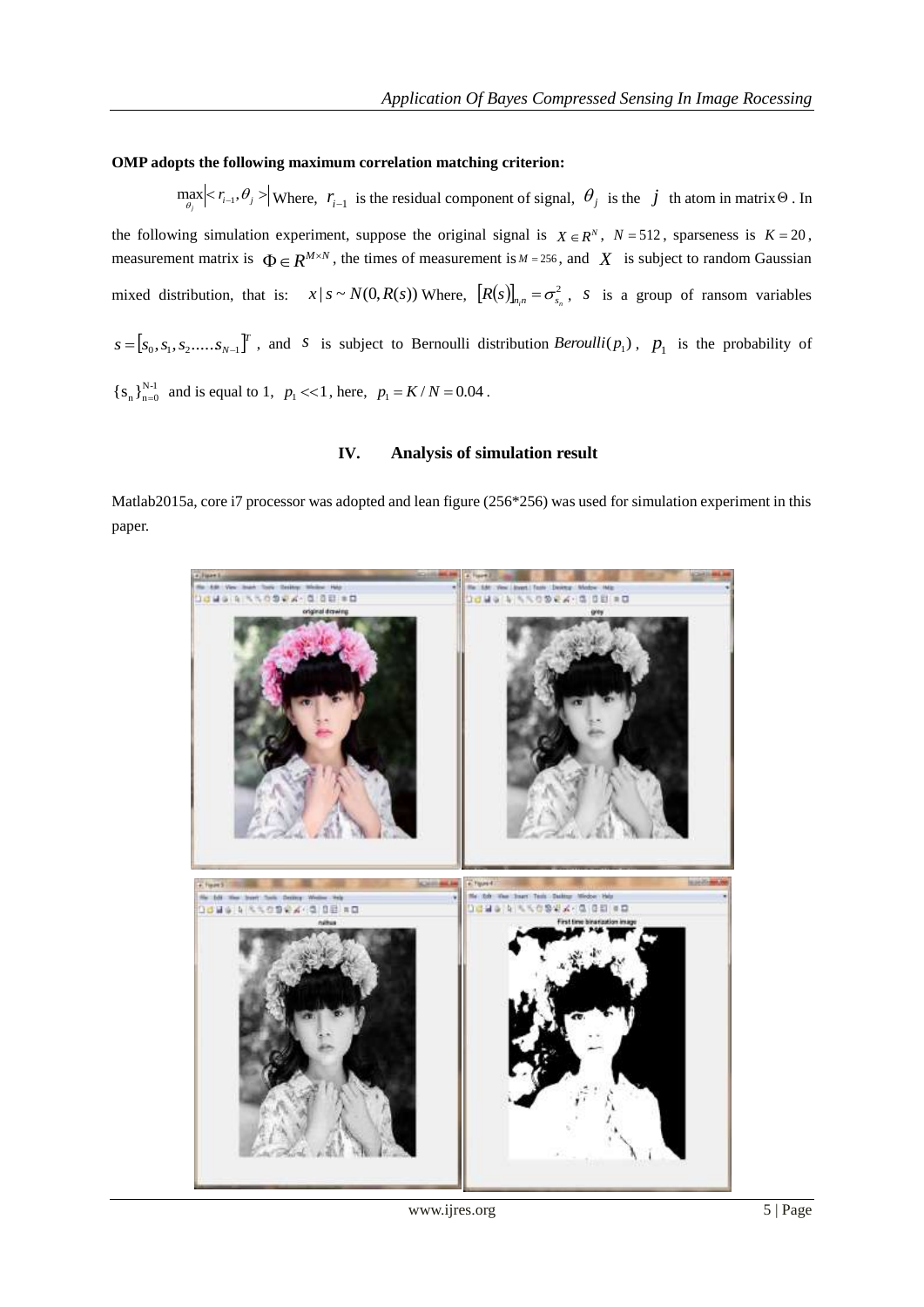#### **FIG. 1** Image contrast



Compared with the first figure, the last figure has a lot of spotted noise, and the middle two figures have a better visual effect. Based on removal of nonparametric Bayes Gaussian noise, the filtering effect is better.

**Fig. 2** bcs/ts- bcs/mfacs

Whereas TS- BCS method was used only for structural information of wavelet coefficient and excluded data manifold, and BCS method just estimated hypothesis information and structural information of data was not adopted, accurate results of reconstruction were not obtained. Compressed sensing method based on compressed sensing Bayes model obtained prior assumption probability distribution of reconstruction problem using structural information of data, so accurate reconstruction was obtained. Particularly, the result obtained under a few observed values and based on MFA model was superior to other methods.

#### **V. CONCLUSION**

Image processing using sparse nonparametric Bayes compressed sensing reconstructing algorithm overcame the advantage of great Bayes computational burden, improved the calculation efficiency and fulfilled certain practical value. Different from other algorithms, it adopted nonparametric non-supervision self-learning method and automatically added iteration in the sample data training process. Without human interference and through comparison with other algorithms, the superiority of performance was proved and its significant practical value was further verified; follow-up studies can be further optimized specific to the reduction of algorithm complexity.

#### **REFERENCES**

- [1]. M.Zhou,C.Haojun,P.John,&Lu,S.Guillermo,L.Carin,Non.Parametric BayesianDictionary Learning for Sparse Image Representations, in Proe. Neural and InformationProcessing Systems, 2009.
- [2]. S. S. Chen, D. L. Donoho, M. A. Saunders, Atomic decomposition by basis pursuit, SIAMJournal on ScientificComputing,V01.20,No.1,PP.33\_6 1,1 998.
- [3]. R. Tibshirani, J. IL Statist. Soc. B, Regression shrinkage and selection via the lasso, V01. 58, No. 1, PP. 267-288, 1996.
- [4]. D.Manuel,D.Christian,T.Jean-Yves,Classification of chirp signals using hierarchicalbayesian learning and MCMC methods, IEEE Transactions on Signal Processing, V01. 5, No. 2, PP. 377·388,